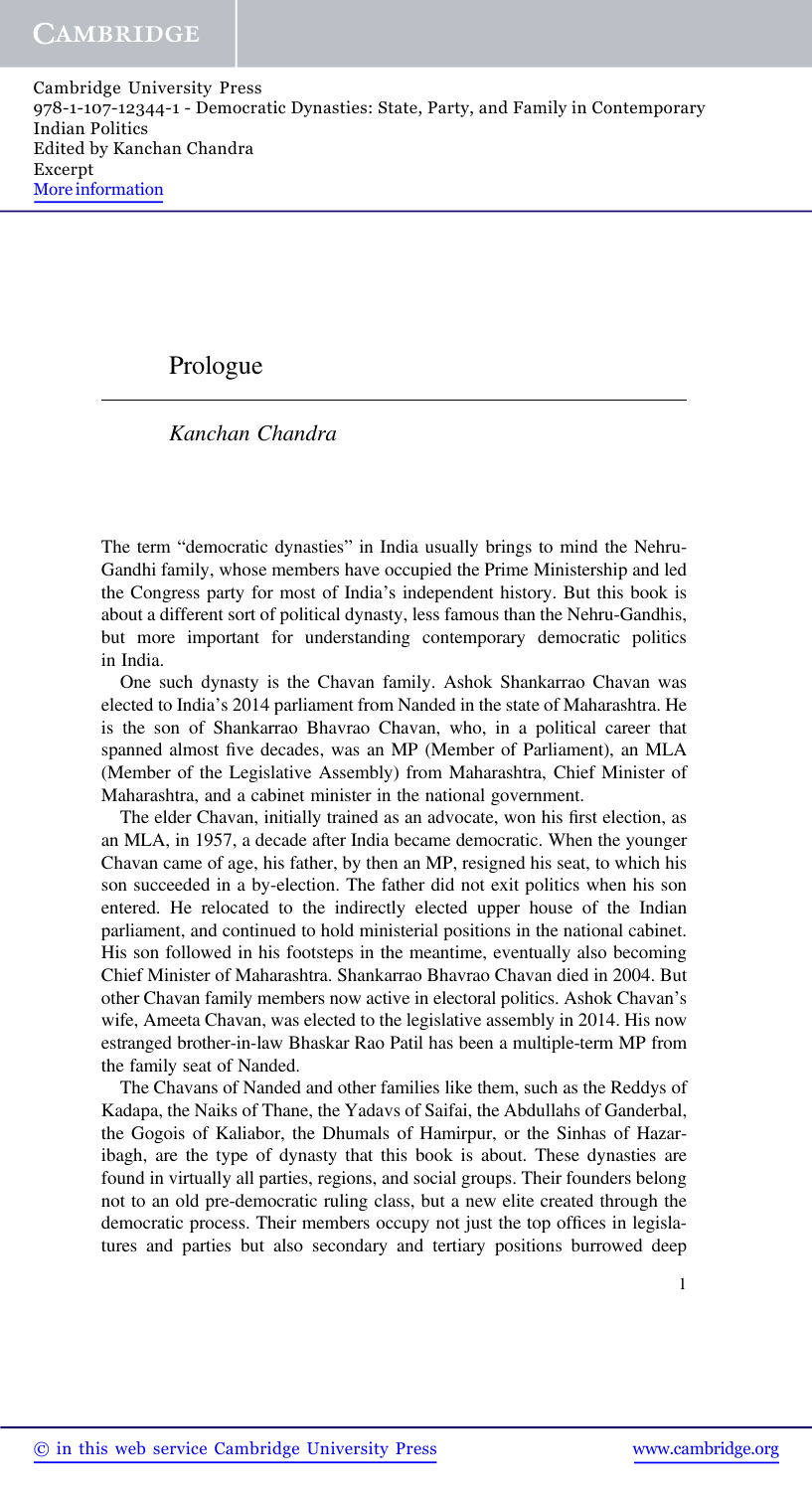#### 2 Kanchan Chandra

within. These families often have several members simultaneously active in politics, sprawling across representative institutions at multiple levels. And while they do not have the national and international visibility of the Nehru-Gandhis, many have strong local roots in their home constituencies. Some have acquired considerable influence in regional politics as well.

This book theorizes about the causes and consequences of these lesser but more important "democratic dynasties," using original data on the composition of the lower, directly elected, house of the Indian parliament – the Lok Sabha or House of the People – between 2004 and 2014 (Chandra, Bohlken, and Chauchard 2014). The twenty-first century Lok Sabha has a substantial proportion of MPs with dynastic backgrounds (20% in 2004, 30% in 2009, and 22% in 2014), leading one observer to rechristen it the "Chamber of Princes" (Singh, 2013). What, we ask, are the characteristics of dynastic MPs in India and the families to which they belong? Why have these new dynasties taken such systemic root in India's democracy? How does dynasticism vary across party, region, and social group and what explains this variation? And what does it mean for the norms and practice of democracy?

Our approach departs from history and biography, which have been for a long time the principal approaches to the study of political dynasties (see, e.g. Malhotra 2004), and statistics, which a handful of recent scholarly papers have used to test hypotheses about the causes or effects of dynastic politics (Dal Bo, Dal Bo, and Snyder 2009, Rossi 2009, Feinstein 2010, Querubin 2010, Querubin 2011, Chhibber 2011, Mendoza et al. 2012, Smith 2012, Van Coppenolle 2013, Asako et al. 2015). We try instead to establish basic facts about dynastic politics in India using simple descriptive tools (maps, charts, cross-tabulations) and then to interpret and theorize about these facts. Nothing we say here represents a conclusive test of a causal argument. Rather, ours is the prior task of identifying plausible relationships between dynastic and democratic politics, based on a contextual reading of the data. These relationships can then be tested in subsequent work, which, in the normal process of the cumulative research, may confirm some while disproving others.<sup>1</sup> Some of these relationships, as we will see, are complex and unexpected, or at least unnoticed, and will, we hope, stimulate new thinking about the relationship between dynasty and democracy.

The causes of dynastic politics in the Indian parliament lie, we argue, in the structure of two of India's contemporary democratic institutions – the state and political parties. Two features of these institutions encourage the emergence of

<sup>&</sup>lt;sup>1</sup> In separate work, we ourselves conduct tests of the arguments made here. Bohlken and Chandra (2014) design a statistical test of arguments linking parties to dynasticism in parliament, and Simon Chauchard has begun to use vignette-experiments to test arguments for why voters support dynastic candidates.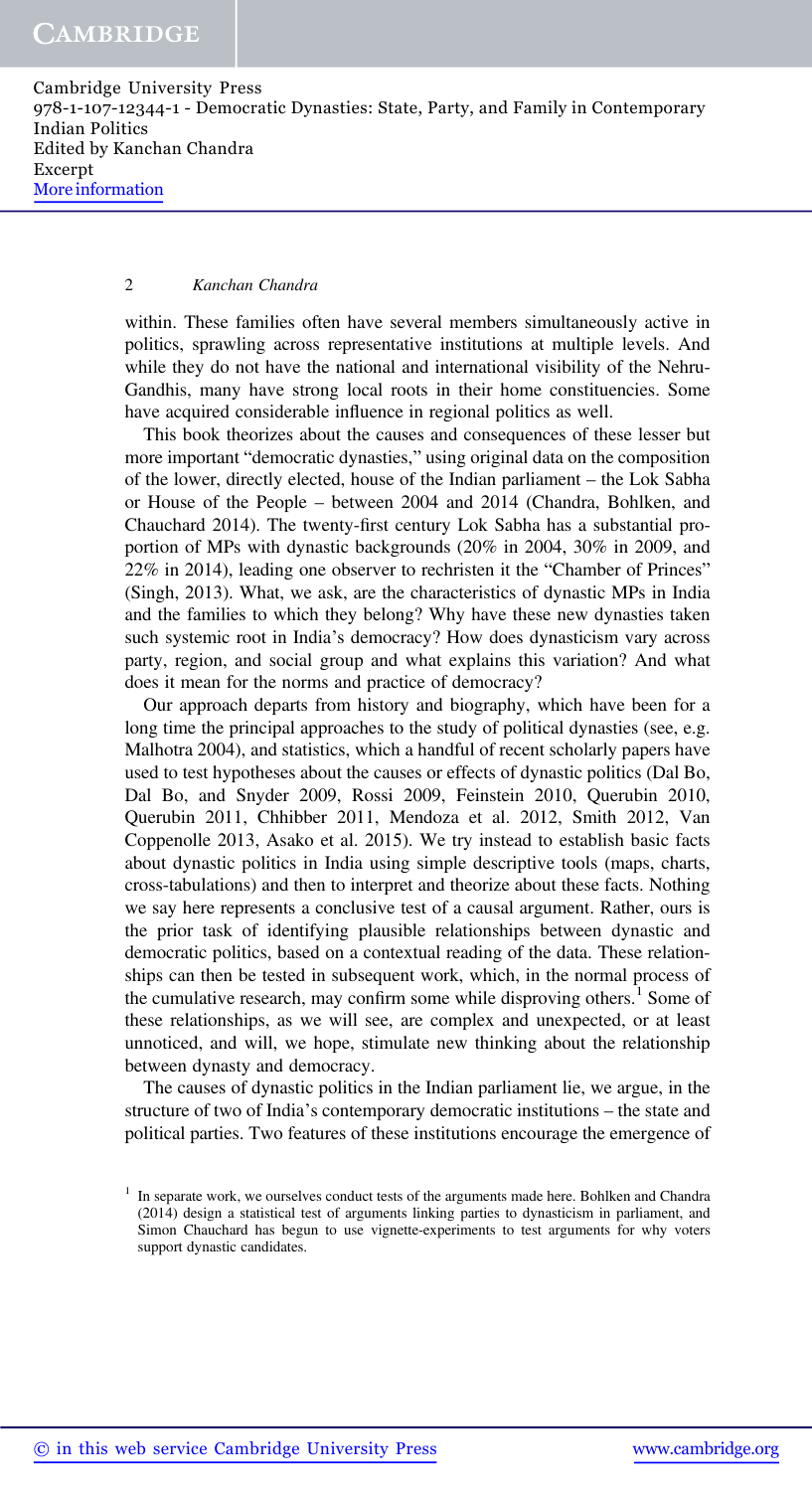#### Prologue 3

dynastic politics in India – the large returns associated with state office and the organizational weakness of political parties. The returns associated with state office ensure that the families of politicians will want to enter politics. The organizational weakness of political parties ensures that they are likely to get tickets (party nominations) when they do. Once dynastic candidates obtain a party's endorsement, voters must determine whether or not to support them. But the choices that voters make, and therefore the role they play in producing electoral dynasticism, are circumscribed by the structures of state and party.

Building on this argument, we propose a rethinking of the simplistic view that dynastic politics is a violation of democracy. The primary objection to dynastic politics in a modern democracy is that it introduces a form of birthbased exclusion among elected representatives that is antithetical to democracy. There is no doubt that dynastic politics in India is indeed associated with this illegitimate form of exclusion: dynastic MPs in India, when assessed according to some standard indicators, are not better qualified for politics than their non-dynastic counterparts, but parties give them a leg up anyway simply on the strength of their family ties. Further, those who benefit most from this preference among parties for birth-based attributes are Hindu "Forward Caste" males. In this sense, dynastic politics in India is associated with a double form of exclusion; first by creating a birth-based ruling class, and second by amplifying the representation of dominant groups within this ruling class.

But paradoxically, dynastic politics has also had an inclusive effect. It has provided a channel for representation for members of social categories – women, Backward Castes, Muslims, and youth – which do not find, or have not found, a space in politics through normal channels. In this sense, dynastic ties in India have performed the same function as quotas for members of underrepresented social groups. It is significant that the two subaltern groups among which dynasticism among Indian MPs is highest – women and Muslims – do not have the benefit of quotas. Those subaltern groups – Scheduled Castes and Scheduled Tribes – who have mandated representation through quotas are less dynastic. This does not mean that dynastic politics is a normatively desirable channel to bring about political inclusion. But in an unequal polity in which there are already high barriers to the entry of new groups into politics, dynastic politics has become an informal, second-best, means of overcoming some of them. Indeed, in such a society, not having dynastic ties can itself serve as a form of inequality (see Chapter 6, by Chauchard, in this volume).

India is by no means unique or even extreme among modern democracies in the fact or degree of dynastic politics in its national legislature. Some democracies have an institutionalized space for dynasties, in the form of a constitutional monarchy (e.g. in the UK, Sweden, the Netherlands, Japan, Bhutan, Thailand, Lesotho, or Morocco) or sub-national kingdoms (such as the Buganda in Uganda or Ashanti in Ghana) or a reserved space for aristocrats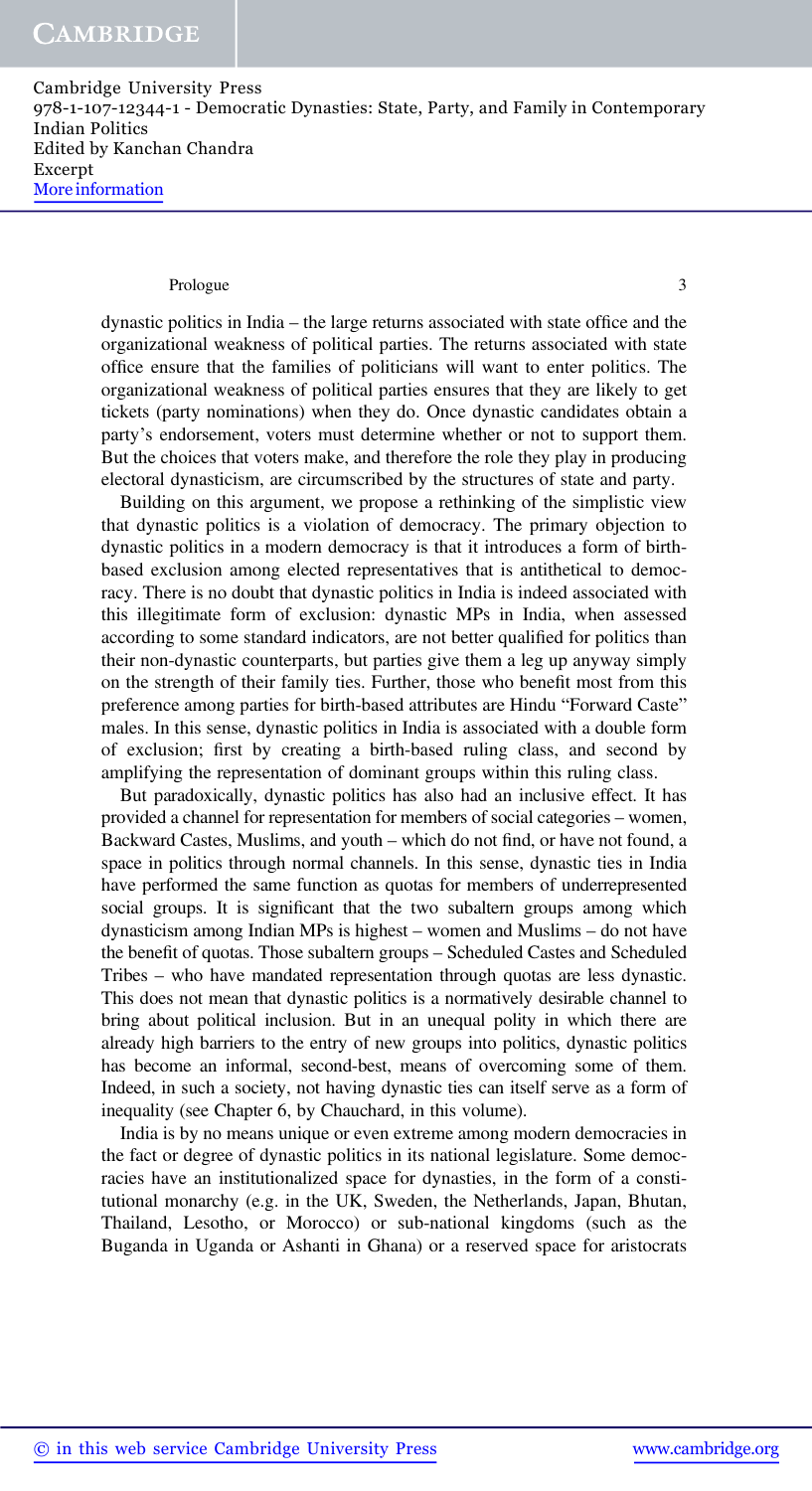#### 4 Kanchan Chandra

in the legislature (such as the House of Lords in the UK or the House of Chiefs in Zambia). In others, dynastic politicians have made their way into positions of power through the electoral process, even when no space is formally set aside for them.

India lies somewhere in the middle of the spectrum of democracies for which comparable data on dynasticism in the legislature are available. (We are not concerned in this book with dynasticism in the executive, which has not so far been studied in a comparative framework and may be associated with different patterns). This spectrum is bounded at one extreme by the Philippines, in which fully half of all Congresspersons in 2007 followed a relative into elected office (Querubin 2010, Mendoza 2012), and at the other by Canada, in which 3% of the House of Commons in 2011 was dynastic (Smith 2012). Japan, Iceland, and Ireland, in which between a third and a fourth of elected legislators in 2009 were dynastic, occupy the upper half of the spectrum along with India. Belgium, Israel, the United States, and Norway, in which the proportion of dynastic legislators ranged between 6% and 11% in a comparable time period, occupy the lower half (Dal Bo, Dal Bo, and Snyder 2009, Smith 2012).

Yet there is no basis in democratic theory for understanding the role of dynastic politics, or heredity more generally. The classic notion of democracy is that it is a political system in which both voters and representatives are conceptualized as individuals. A revisionist literature in political philosophy and political science has struggled to replace or at least augment this individualist notion with some role for collectivities, conceptualized as "groups" or "associations" or "factions" or "parties." (Cohen and Wright 1995). This literature, initially concerned with "voluntary" collectivities based on shared views or interests, has expanded over time to address also the question of whether and how democracy can accommodate descent-based groups constituted on the basis of ethnicity (Lijphart 1977, Horowitz 1985, Kymlicka 1989, Taylor 1992, Kymlicka 1995). The family, however, is a quintessential descent-based group for which there has so far been no room in democratic theory. Remarkably, this is true even in anthropology, which is the principal discipline to theorize about kinship structures. Although there has been a burgeoning literature in recent years on the "anthropology of democracy," hardly any work in this tradition links the family (as distinct from larger collectivities such as clan and tribe) to modern democracy.

But, while the family shares an affinity with other descent-based identities such as ethnic identities, it is distinct in several key respects. While ethnic identities can be constituted by a wide array of descent-based attributes (Chandra 2012), families are constituted by a single one: the existence of a proximate common ancestor. While ethnic identities are large-scale, impersonal, "imagined communities," families are usually small-scale identities in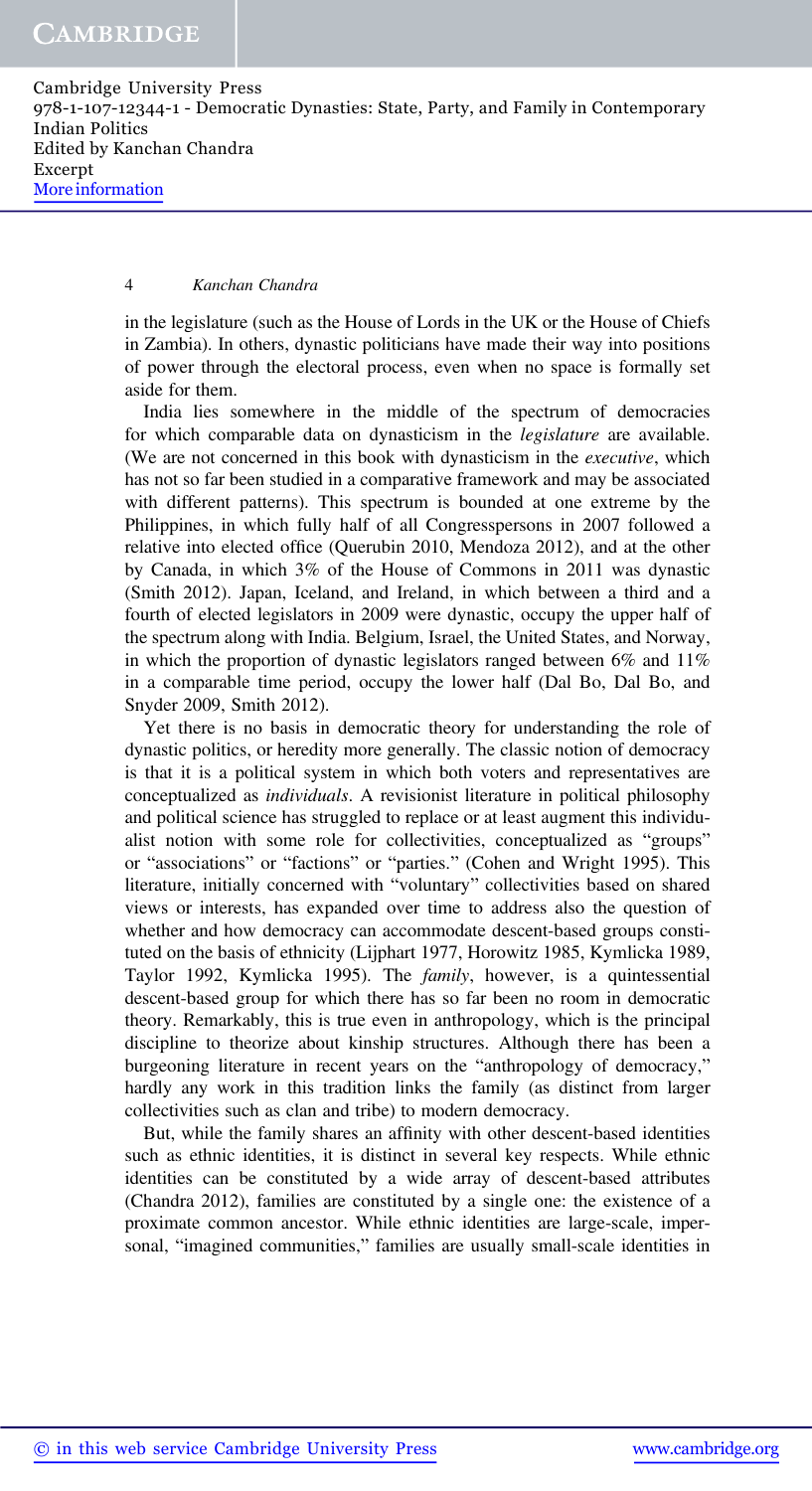#### Prologue 5

which members are personally connected to each other. While membership in ethnic categories requires only the perception that an individual possesses the requisite descent-based attributes, membership in a family requires objective, biological ties. And while dynasties in India tend to be mono-ethnic, they can in principle also be cross-ethnic, especially in countries in which marriages across political families from different ethnic groups are common.<sup>2</sup> This means that the relationship of dynastic politics to democracy – and in particular the dynamics of exclusion and inclusion associated with it – may be distinct from that of ethnic or other descent-based identities and deserves to be theorized about independently. Indeed, we show here that dynastic and ethnic representation do not go together naturally: the extent to which they reinforce or undermine each other depends on the internal factional structure of political parties representing distinct ethnic groups. The ethnic groups that dominate the internal organizations of their parties are likely to be over-represented in the dynastic class relative to their representation in the legislature, while those ethnic groups that are weakly represented in internal party organizations are likely to be under-represented.

This book is a first cut at theorizing the relationship between dynastic and democratic politics. We propose an institutionalist theory of this relationship, showing that, and how, dynastic politics is a systematic *product* of modern democratic institutions: state and party. The variation in degree and effect of dynasticism in other countries may similarly be related to variation in the structures of their states and political parties. Dynastic politics may well not arise to the same degree in democracies in which, other things equal, state office offers smaller returns, or in which parties have stronger organizations. If it does, it may have a different effect on democratic politics.

The arguments we make in this book run counter to the suggestion, heard frequently in the media and occasionally in the social sciences, that dynasticism in India reflects some cultural value unique to Indian society, such as the acceptance of an association between birth and occupation, or of hierarchy, as natural. This essentialist argument is reflected, for example, in former BBC journalist Mark Tully's approving view that India's family values distinguish it from "the West." In his words, "It is India's strong family traditions, so different to the nuclear families in the West, that justify dynasts in the eyes

<sup>2</sup> There are some examples of inter-ethnic marriages across political dynasties in India. For example, the families of the late Backward Caste leader Gopinath Munde and the late upper caste leader Pramod Mahajan are related by marriage. Sachin Pilot, a Congress leader from a Hindu Gurjar political family (his father is the late Congress leader Rajesh Pilot), is married to Sara Abdullah, descended from a Kashmiri Muslim political dynasty (her father is the National Conference leader Farooq Abdullah). But these inter-ethnic political dynasties are exceptions for the most part in the Indian case.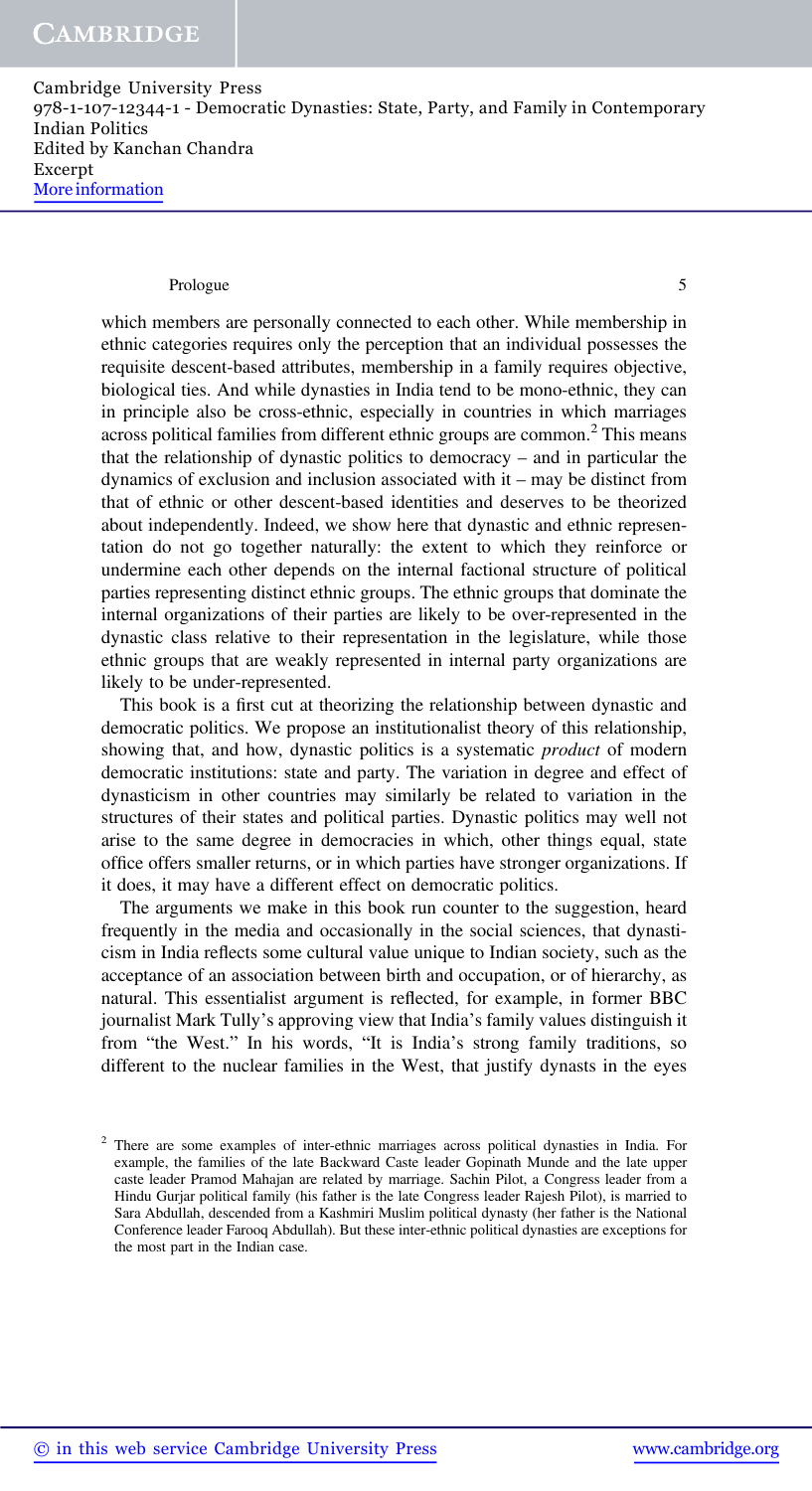#### 6 Kanchan Chandra

of voters. In India, it's widely thought to be natural and acceptable for a father or a mother who has any form of power to want to hand it over to a son or a daughter (Tully 2012)." Recent work in cultural anthropology, which has suggested that in India, "hierarchy may form the basis for democratic governance," also supports a cultural essentialist interpretation of dynastic politics in India (Piliavsky 2014).

These views are not supported by the data. As we have seen, dynastic politics is alive and well in many modern democracies, including several in the so-called "West," each presumably distinct in their cultural features. And not all citizens in India, regardless of their attitudes towards family or hierarchy, support dynastic politics. If we take at face value the recent survey finding that 46% of voters prefer to vote for a candidate from a political family, we are still left with 54% who do not believe dynastic representation is necessarily natural or preferable (Vaishnav, Kapur, and Sircar 2014). These differences in attitudes are evident also when voters are interviewed individually. Commenting on the politically dominant Badal family at an election rally in Punjab during the 2014 elections, for example, one young man seemed to treat a connection between family and occupation in India as natural: "I come from a family of shopkeepers," he said, "Their career is politics. It's a onefamily rule, yes, but that's how politics works in India (Mandhana 2014)." But several hundred kilometres away, in Rahul Gandhi's constituency of Amethi, another voter in the same election had a different view. He told a reporter from the New York Times: "I won't vote for someone simply because he has that surname." (Barry 2014)

When dynastic candidates now campaign in elections, furthermore, they are careful not to use hierarchy as a legitimizing principle (see Chapters 1 and 2 in this volume). Those who have resorted to hierarchical appeals in the past – what the Rudolphs term "vertical mobilization" – have found themselves on the losing side in elections (see Rudolph and Rudolph [Chapter 2], in this volume, and Rudolph and Rudolph 1967). Essentialist arguments also do not explain why dynastic representation in India has increased over time (Velasco 2014), or why the same parliamentary constituencies in India switch, as they so often do, between dynastic and non-dynastic MPs.

This is not to say that cultural norms and practices do not matter in some way to understanding the nature of dynastic politics in India. But the relationship between culture and dynastic politics may be a more complex one than the essentialist view suggests. Variation in cultural norms and practices may well help explain variation in the *shape* of dynastic politics when it arises, illuminating questions such as variation in the preponderance of male rather than female family members in politics, or in the role played by extended rather than nuclear family structures. Dynastic politics, in turn, may well also produce changes in these cultural norms and practices. For example, the role of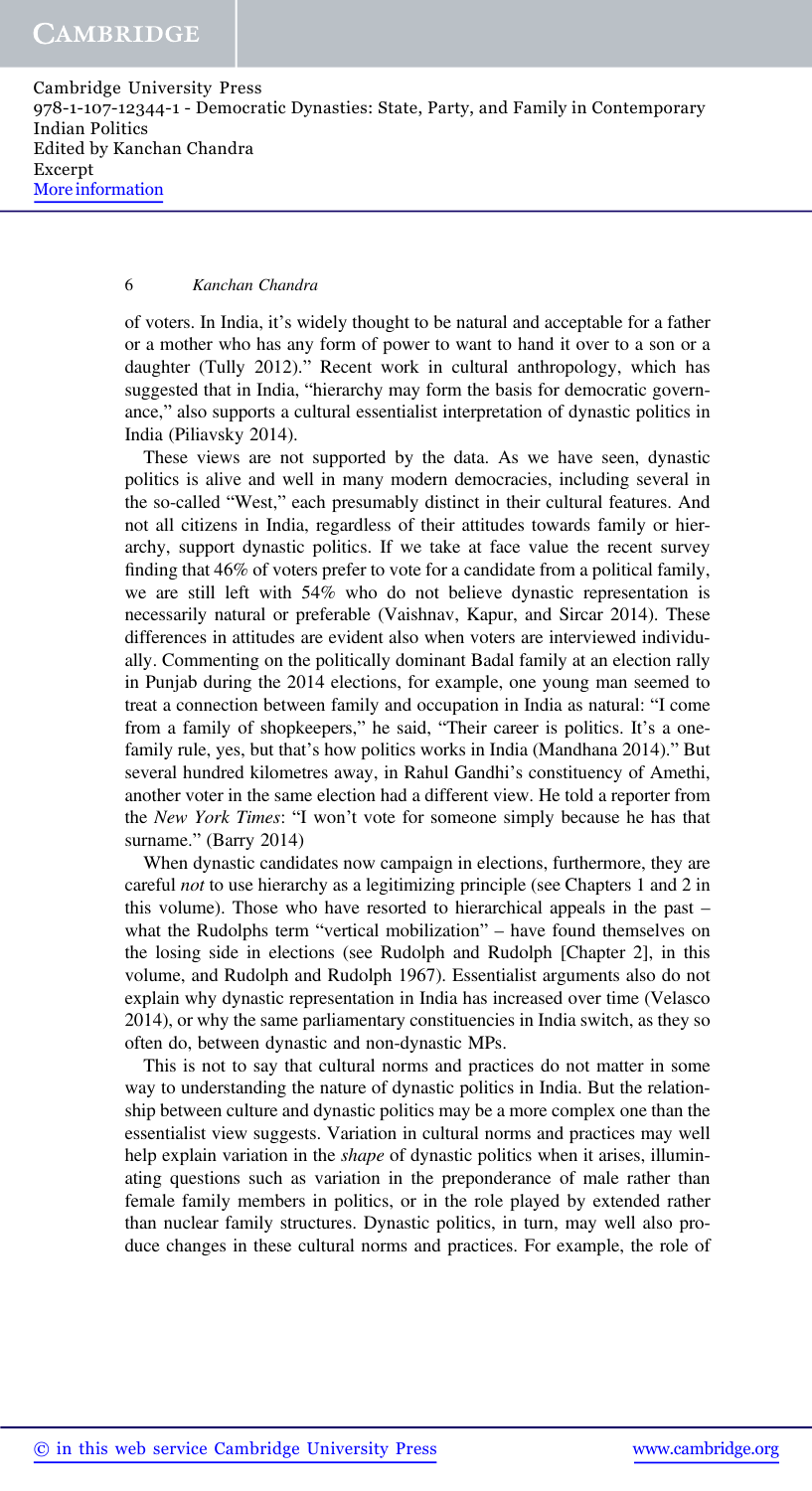#### Prologue 7

dynastic ties in giving political representation to women may well in turn produce changes in the norms and structures of gender inequality within the family. Similarly, the benefits of having multiple family members concurrently in power may revive or reinforce a preference for extended over nuclear family structures, if it gives core family members reason to claim distant relatives as kin, or gives those distant relatives reason to stake a claim to kinship. Finally, dynastic politics can itself generate cultures of acceptance around it, normalizing by its very pervasiveness the idea that it is an acceptable form of politics in India.

At the broadest level, then, this book suggests a conceptualization of the relationship between democratic and dynastic politics, and the cultural norms and practices that support this relationship, as an interactive one. The degree and nature of these interactions may vary across democracies as the structure of their institutions vary. But getting away from simple dichotomies such as "democratic" and "dynastic" politics and thinking about the complex interactions between them is the first step in understanding the pervasive role that dynastic politics has come to play in modern day democracies.

In Chapter 1, the introduction to this volume, Kanchan Chandra proposes a conceptualization of dynastic politics as a modern and institutional phenomenon, describes the pervasiveness of dynastic MPs in the 2004–14 parliaments in India across party, region, gender, and ethnic groups, and lays out the arguments locating dynasticism in the structures of state and party, and linking it with both the reinforcement and violation of democratic norms and practices.

In Chapter 2, Lloyd and Susanne Rudolph describe the encounter between the "old regime" dynasties – the princely rulers and jagirdars of pre-democratic India – and voters in India's first democratic elections in 1952, showing how their adaptation to modern party structures, or lack of it, was important in explaining their subsequent electoral fortunes. Old regime dynasties, they argue, were "less prepared for the politics of the future" as a consequence of their indifference to party structures, and relatedly, the difficulty of adapting to the norms of participatory politics. But among the old order's candidates, former courtiers who had learned to broker the demands of competing interests were more likely to succeed in the politics of the future than those who had not.

In Chapter 3, Francesca R. Jensenius relates dynastic representation to constituency-level characteristics. The chapter highlights two clear patterns. First, there is no overall systematic difference between constituencies that elect dynastic and non-dynastic politicians. This supports the argument advanced in this volume that dynastic politics in India is, in fact, a modern phenomenon, not particular to socio-economically backward constituencies. Second, there is indeed a systematic difference between constituencies that elect dynastic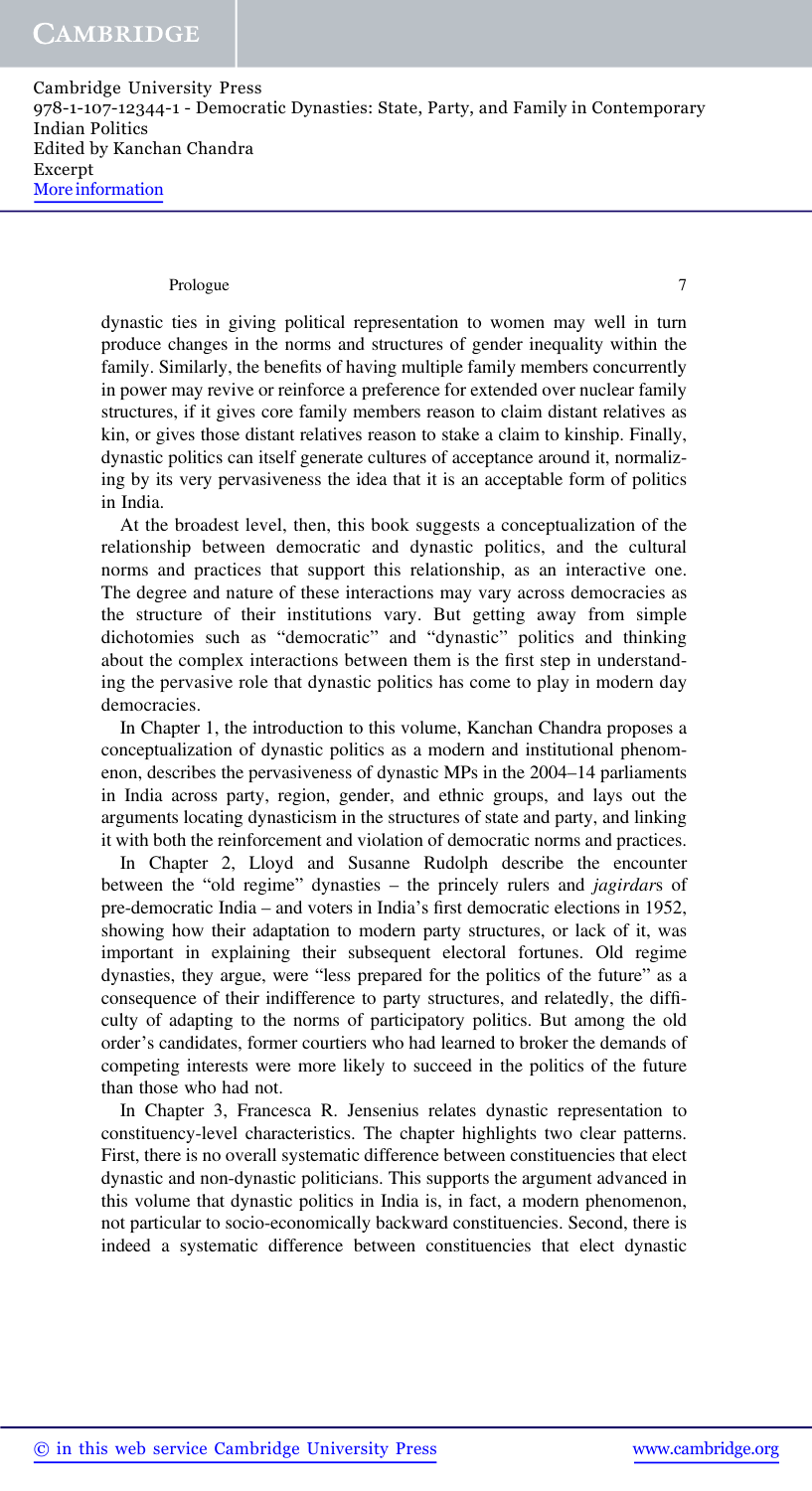#### 8 Kanchan Chandra

politicians with a royal background and dynastic politicians from non-royal families. MPs from royal families are much more likely to be elected from constituencies that are more rural, poorer, and with fewer literate voters. But, read in light of the previous chapter, even these "traditional" dynasties likely succeed where they do by appealing to voters in "modern" terms. And the small numbers of such MPs suggests that as India modernizes, the space for "traditional" dynasties has be shrinking, making way for their "modern" counterparts.

In Chapter 4, Adam Ziegfeld asks why some parties are more dynastic than others. Building on the suggestion that dynasticism in parliament is related in part to the organizational weakness of political parties, he explains the variation in dynasticism across parties by linking it to the absence of an impersonal procedure for ticket allocation in conjunction with the age of a party and its type of leadership. He argues that older parties, parties in which a single-leader wields autocratic control over a weak organization, and parties whose leaders are either dynasts or actively paving the way for family members to succeed them should exhibit higher levels of dynasticism than younger parties, parties in which more power is vested in the party organization, and parties whose leaders are neither dynasts nor laying the groundwork for their own dynastic succession.

In Chapter 5, Amrita Basu explains the paradox of low representation and high dynasticism among women MPs as a consequence in part of the underrepresentation of women in political parties. The under-representation of women in the internal organizational structures of political parties, she argues, biases parties against women in the candidate selection process. Dynastic ties can serve to counteract this bias. Within the context of structural barriers to the representation of women in the Indian parliament, then, Basu argues that dynastic ties have served to increase the power of a historically underrepresented group.

In Chapter 6, Simon Chauchard similarly explains the low level of dynasticism among the Scheduled Castes (SC) and Scheduled Tribes (ST) as a consequence of their less dominant role in the executive of the main parties that return MPs from these categories to Delhi. The delayed accession of SC/ST politicians to top jobs, in turn, may have something to do with reservation policies. This argument suggests the uneasy conclusion that reservations may have curbed the emergence of strong leaders among members of the Scheduled Castes and Scheduled Tribes that in turn prevents them from founding political dynasties. And in a political system whose features make the creation of political dynasties predictable, he argues, the relative dearth of SC/ST dynasties signals a form of persistent political inequity.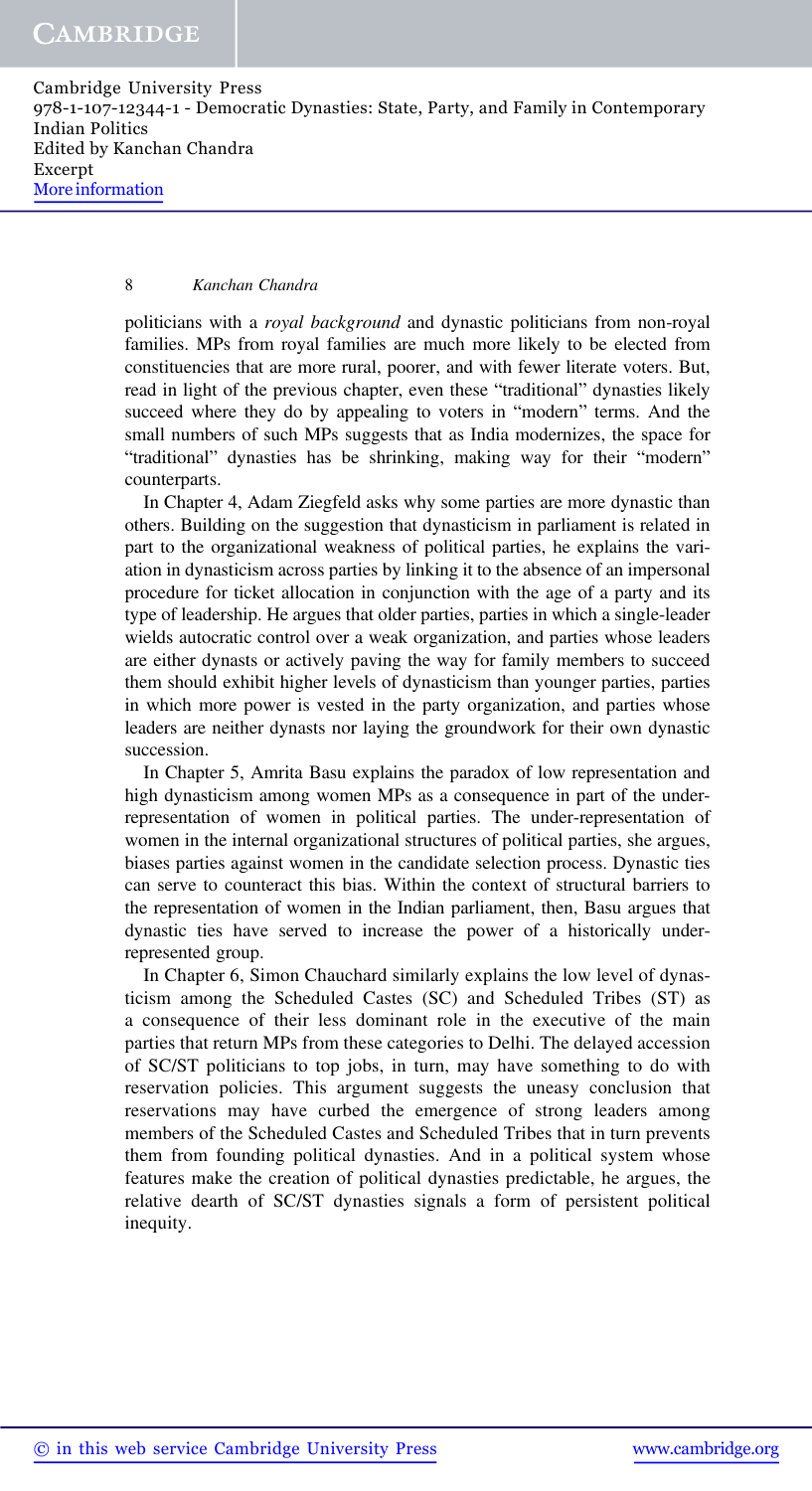#### Prologue 9

In Chapter 7, Kanchan Chandra documents and explains a "Forward Caste" advantage in dynastic representation as a consequence of the intra-party politics that drive the ticket allocation process. "Forward Caste" led parties, such as the INC or BJP, naturally enough, favor co-ethnic ("Forward Caste") dynasties in the allocation of tickets. But, paradoxically, subaltern-led parties such as the BSP or the SP or the DMK also favor "Forward Caste," or ethnic outsider, dynasties because their leadership is more threatened by co-ethnic subaltern-caste dynasties. This means that the rate at which the inclusion of subaltern ethnic groups in parliament translates into inclusion in the dynastic class is mediated by the internal factional structure of India's political parties. But, even though dynastic politics has benefited subaltern groups less than it has the "Forward Castes," it may well have increased the degree of representation of subaltern groups beyond the level at which they would have been represented otherwise. Put in more general terms, this chapter suggests that the extent to which dynastic politics is accompanied by or reinforces patterns of ethnic inclusion depends on intra-party politics. This is a new contribution both to the literature on ethnic inclusion, which has focused largely on interparty competition rather than intra-party politics, and to the literature on dynastic politics, which has not so far addressed the role either of ethnicity or intra-party politics in explaining dynasticism in modern democracies.

In Chapter 8, Anjali Bohlken shows that, if we take qualifications to mean political experience, dynastic MPs are not better qualified for politics than their non-dynastic counterparts – quite the opposite. Dynastic MPs are less likely to have acquired political experience at lower levels of government than non-dynastic MPs. But all dynasties are not equal. This "dynastic advantage" (i.e. the ability of dynastic ties to serve as a substitute for political experience at lower levels of government) belongs mainly to Hindu "Forward Caste" male MPs. It does not exist amongst Muslim and SC or ST MPs and exists only sometimes for women. Bohlken's findings suggest that normative concerns about the degree to which dynasticism has produced a birth-based exclusion should be confined mainly to dynastic MPs from dominant groups and less to dynastic MPs from subaltern groups, more of whom have had, on average, to supplement the accident of birth with acquired political experience.

### REFERENCES

- Asako, Yasushi, Takeshi Iida, and Tetsuya Matsubayashi (2015). "Dynastic Politicians: Theory and Evidence from Japan." Japanese Journal of Political Science. 16: 5–32.
- Barry, Ellen. "In Stronghold, a Gandhi Finds the Reception Is More Skeptical than Worshipful." May 9, 2014. www.nytimes.com/2014/05/10/world/asia/in-indiasupport-cools-for-a-gandhi-in-a-traditional-stronghold.html.